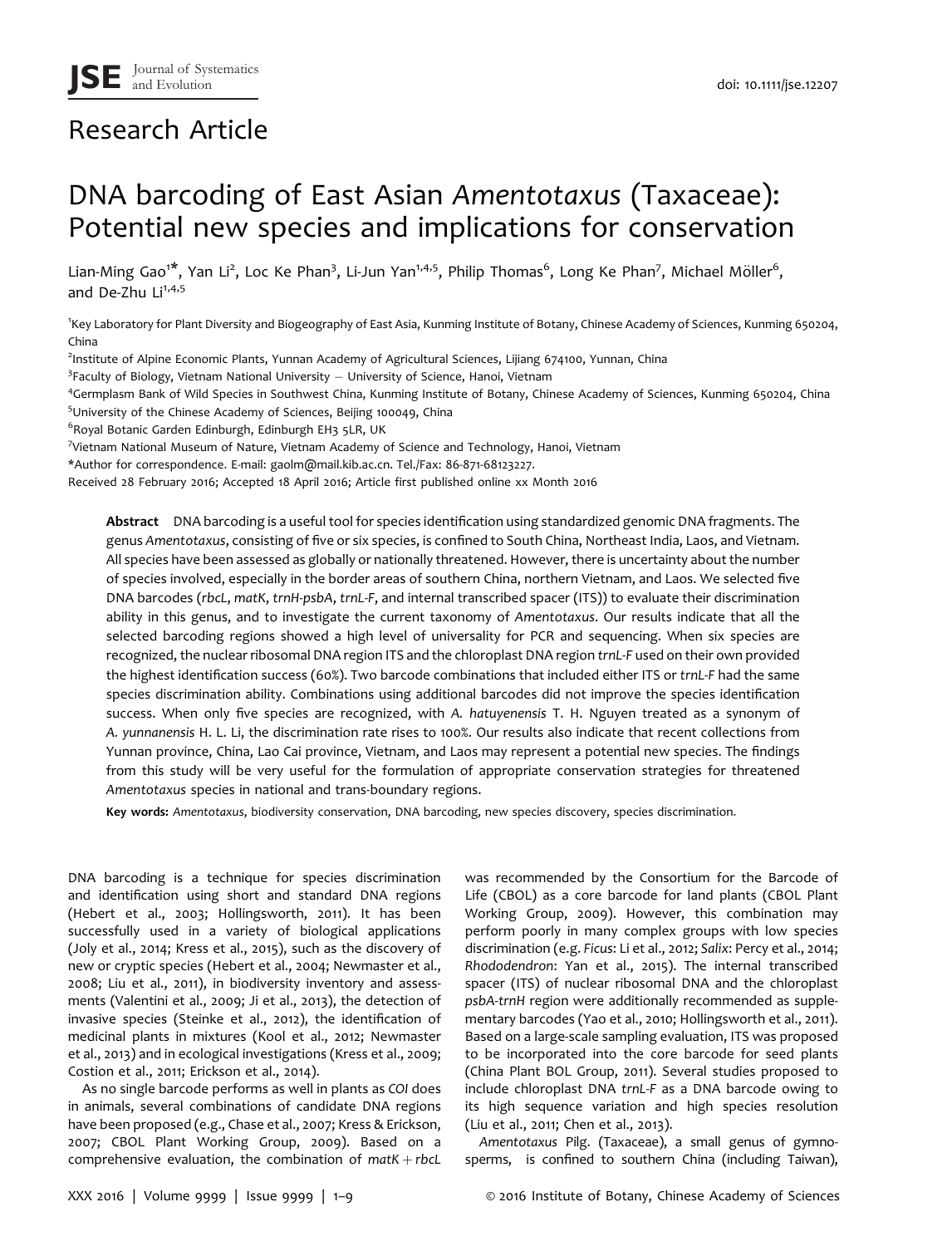small areas of the eastern Himalayas, and parts of Indo-China (Farjon, 2010). Its fossil record dates back to at least the Paleocene but most are from the Miocene from Europe and western North America. Throughout its history, the morphology of Amentotaxus appears to have been relatively stable, with most records referring to a single species, A. gladifolia (Ludwig) Ferguson, Jähnichen & Alvin. Marked geological changes such as the uplift of the Tibetan plateau combined with changing climates and repeated glacial cycles since the start of the Pliocene may have led to an increase in speciation in Amentotaxus with currently up to six species recognized (Ferguson, 1992; Farjon, 2010).

All species are dioecious, evergreen trees or large shrubs that occur in the understory of moist submontane and montane semideciduous or evergreen forests. Amentotaxus argotaenia (Hance) Pilg. is the most widespread species, recorded from most provinces of southern China as well as Vietnam and Laos (Fu et al., 1999; Nguyen et al., 2004; Farjon, 2010; Averyanov et al., 2014). In Taiwan, A. formosana H. L. Li is restricted to a few localities in the south, whereas A. yunnanensis H. L. Li is generally confined to the evergreen forests in the karst formations of southeast Yunnan and southwest Guizhou, adjacent to Vietnam and Laos (Fu et al., 1999; Farjon, 2010; Averyanov et al., 2014). In 1996, A. hatuyenensis T. H. Nguyen was described from a single locality in what is now Hagiang Province in northern Vietnam (Nguyen & Vidal, 1996). The remaining two species have markedly disjunct distributions in southern Vietnam (A. poilanei (De Ferré & Rouane) D. K. Ferguson; Nguyen et al., 2004) and northeastern India (A. assamica D. K. Ferguson; Ferguson, 1985; Gajurel et al., 2006; Das et al., 2008). All species of Amentotaxus are currently assessed as threatened at either the national or global level, primarily as a result of deforestation and habitat conversions (Wang & Xie, 2004; IUCN, 2016).

Historically, the identification of Amentotaxus species has mainly been based on the geographical origin of the specimen and a few morphological characters, relating to leaf structure and the color and width of stomatal bands (Li, 1952; Ferguson, 1992; Nguyen & Vidal, 1996; Fu et al., 1999). The geographic location is a good indicator for the disjunctly occurring A. assamica and A. poilanei as well as for the insular species A. formosana, despite a disputed historical record of A. argotaenia from Taiwan (Farjon, 2010). In southern China A. argotaenia and A. yunnanensis have had an allopatric, edaphically distinct distribution prior to 1990. Since then, the description of new taxa and the discovery of numerous, occasionally intermingled populations of A. argotaenia and A. yunnanensis in Vietnam and Laos has decreased the utility of geographic origin as a guide to their identification (Nguyen et al., 2004; Thomas et al., 2007; Averyanov et al., 2014). In addition, several populations whose morphology differs from all the extant species have recently been discovered in Hekou (China), Lao Cai (Vietnam), and Xiang Khouang (Laos) by the first author of this paper.

In Amentotaxus, female structures are broadly similar between species, and although there are differences in numbers of pollen sacs and the length of the male racemes, male organs are transitory and rarely collected. Most identifications and even new taxa are based on vegetative characters such as color and width of the stomatal bands. For

example, A. hatuyenensis was described as new species based on a single collection that showed differences in the coloring of the stomatal bands compared to A. yunnanensis and A. argotaenia. However, such vegetative characters are quite variable and may not always be reliable as diagnostic characters (Fu et al., 1999; Farjon, 2010). A recent study, focusing on collections made from the type locality of A. hatuyenensis and all surrounding localities where either that species or A. yunnanensis has been recorded, failed to find any plants in the field with these distinctive stomatal bands. The study further found that stomatal color varied according to the age of the leaf and the method of drying. In addition, preliminary analysis using ITS1 failed to discriminate between the two taxa (Phan et al., 2014).

Correct species identification is one of the keys to improved species management and conservation (Trias-Blasi & Vorontsova, 2015). Where morphology may be confusing, DNA barcoding can provide an alternative method for rapidly and accurately identifying species. In the present study, we selected five candidate DNA barcodes (rbcL, matK, trnH-psbA, trnL-F, and ITS). We aimed to: (i) evaluate the species discrimination ability of those five barcodes on their own and in combinations for Amentotaxus; (ii) select the most suitable DNA barcodes for distinguishing the species; and (iii) determine whether the recent collections from Hekou, Lao Cai, and Xiang Khoang differ from other Amentotaxus species and represents a new species. The findings from this study will be valuable to support the developing conservation plans and management of threatened species of Amentotaxus.

## Material and Methods

### Taxon sampling

We used Farjon (2010) as an initial taxonomic framework for this study; this work accepts six species as detailed in the introduction. A total of 23 individuals of four Amentotaxus species were collected from China, Vietnam, and Laos, including five individuals of a putative new species. Samples of A. poilanei and A. assamica were not available. To cover the maximum diversity within the species, 3–7 individuals per species were sampled covering the majority of their respective distribution ranges. Young, healthy leaves were collected from the wild populations and dried immediately in silica gel for DNA extraction. Vouchers specimens of sampled species were collected and deposited in the Herbaria of Kunming Institute of Botany (KUN), Chinese Academy of Sciences (Kunming, China), or in the Vietnam National Museum of Nature (Hanoi, Vietnam) and at the Herbarium of Vietnam National University - University of Science (HNU) (Hanoi, Vietnam). Detailed information about the samples is provided in Table S1.

#### Polymerase chain reaction and sequencing

Genomic DNA was isolated from silica gel-dried leaves using a modified CTAB protocol (Doyle & Doyle, 1987). The DNA was diluted with TE buffer (10 mmol/L Tris-HCl (pH 8.0) and 1 mmol/L ethylenediaminetetraacetic acid) to a final concentration of  $30-60$  ng/ $\mu$ L for polymerase chain reaction (PCR) amplification. Five plant DNA barcodes, rbcL, matK, psbA-trnH, trnL-F, and ITS, were amplified separately in  $25-\mu L$  reactions with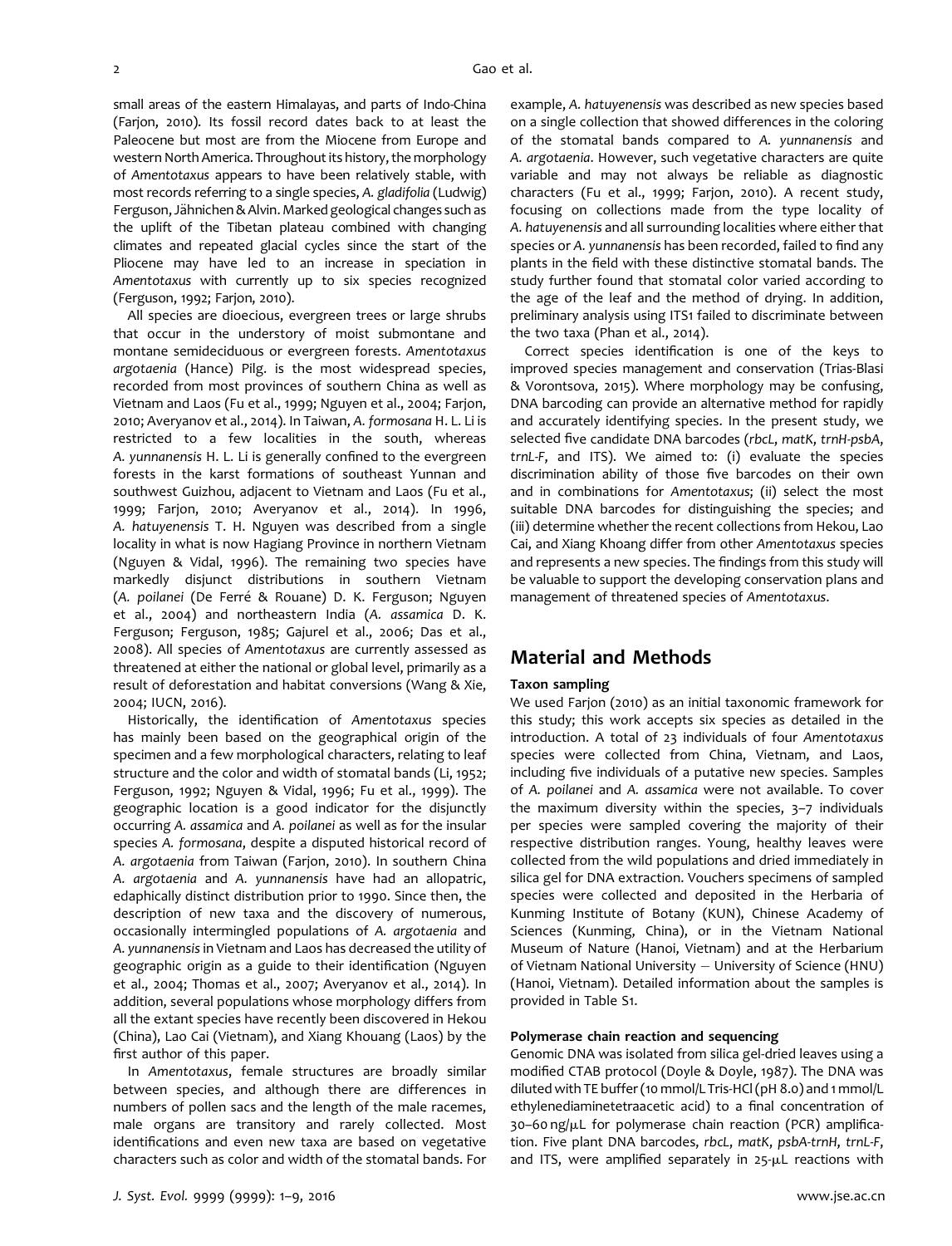30–60 ng template DNA, 0.625 U AmpliTaq DNA polymerase, and final concentrations of  $1 \times$  PCR buffer, 1.5 mmol/L MgCl<sub>2</sub>, 0.2 mmol/L dNTP, and 0.3  $\mu$ mol/L each primer. The PCR amplification was carried out on a GeneAmp PCR System 9700 thermal cycler (PerkinElmer, Foster City, CA, USA). Primers for PCR and sequencing, as well as PCR cycling conditions, followed Liu et al. (2011), except for matK which followed the proposed protocol for Gymnosperms of Li et al. (2011). Polymerase chain reaction products were purified using ExoSAP-IT (GE Healthcare, Cleveland, OH, USA). Purified PCR products were sequenced in both directions with the same primers used for PCR and then analyzed on an ABI 3730xl DNA Sequencer (Applied Biosystems, Foster City, CA, USA) following the manufacturer's instructions. As the whole sequence of ITS could not be attained by direct sequencing for samples Am32 and Am34 due to the presence of some "messy" sequence regions in direct sequencing, the ITS region was cloned for these two samples. All newly generated sequences were deposited in GenBank (Table S1).

#### Data analysis

The original sequence trace files for each region were assembled and edited using Sequencher 5.5 (Gene Codes Co., Ann Arbor, MI, USA). The edited sequences were then aligned in ClustalX 2.0 (Larkin et al., 2007) with a final manual adjustment in BioEdit version 7 (Hall, 1999). All variable sites were rechecked on the original trace files for final confirmation. As low interspecific variation of rbcL was detected in 13 individuals of the four species of Amentotaxus (Table 1), PCR and sequencing for rbcL of the remaining 10 samples was not carried out. Therefore, rbcL was excluded from further analysis of species discrimination using combinations of DNA barcodes.

Genetic divergences for the five markers were calculated using MEGA 6.0 (Tamura et al., 2013) according to the P-distance model. The tree-based method was used to evaluate species discrimination success for the five single markers and all combinations of the four barcodes except for rbcL. Neighborjoining trees were constructed using the software MEGA 6.0 with pairwise deletion and the P-distance model according to the published protocols for species-level discrimination in closely related groups (Srivathsan & Meier, 2012). Node support was assessed by 1000 bootstrap replicates in MEGA 6.0. Species discrimination was considered successful only when all the conspecific individuals formed a single clade (Yan et al., 2015) with a bootstrap value above 50%. In addition, the functions of the "best match" and the "best close match" based on similarity in TaxonDNA were also used to test the individuallevel discrimination rates for each single marker and all combinations under the P-distance model (Meyer & Paulay, 2005). To assess the barcoding gap, the relative distribution of pairwise genetic distances was calculated using TaxonDNA (Meier et al., 2006) under the P-distance model.

## Results

## Barcode universality and sequence characteristics

Information for universality, sequence length, number of indels and variable sites, and intra- and interspecific divergence for the five barcodes are summarized in Table 2. All five barcodes had a 100% success rate for PCR and

|      |                                   |                             | Table 1 Success of sequence recoverability in Amentotaxus among five barcodes |          |      |               |                                      |                               |                            |                                        |                                        |
|------|-----------------------------------|-----------------------------|-------------------------------------------------------------------------------|----------|------|---------------|--------------------------------------|-------------------------------|----------------------------|----------------------------------------|----------------------------------------|
|      | Barcode No. of                    | samples success<br>PCR<br>C | Sequencing Sequence<br>success                                                | length   |      | length tio, % | Aligned Ta- No. variable<br>sites, % | No. informa-<br>tive sites, % | (length, bp)<br>No. indels | tances (mean), %<br>Intraspecific dis- | tances (mean), %<br>Interspecific dis- |
|      |                                   |                             |                                                                               | 696      | 696  | 43            |                                      |                               |                            |                                        |                                        |
|      |                                   |                             |                                                                               | 786      | 786  | 33.2          |                                      |                               |                            |                                        | $0-0.14$ $(0.07)$<br>$0-0.25$ $(0.13)$ |
|      |                                   |                             |                                                                               | 549-563  | 565  | 36.7          |                                      |                               | $7(1-3, 13)$               | $0 - 0.12 (0.05)$                      | $0 - 0.91(0.45)$                       |
| Adsa |                                   |                             |                                                                               |          |      |               |                                      |                               |                            |                                        |                                        |
|      |                                   |                             |                                                                               | 924-926  | 926  | 32.7          |                                      |                               | 2(1)                       |                                        | $0 - 1.06$ $(0.61)$                    |
|      | 23                                |                             |                                                                               | 049-1052 | 1052 | 63.7          | 25                                   | $\frac{2}{3}$                 | $\frac{3}{1}$              | $0-0.09$ $(0.02)$<br>$0-0.06$ $(0.01)$ | $0 - 1.05(0.60)$                       |
|      | S, internal transcribed sequence. |                             |                                                                               |          |      |               |                                      |                               |                            |                                        |                                        |

Table 1 Success of sequence recoverability in Amentotaxus among five barcodes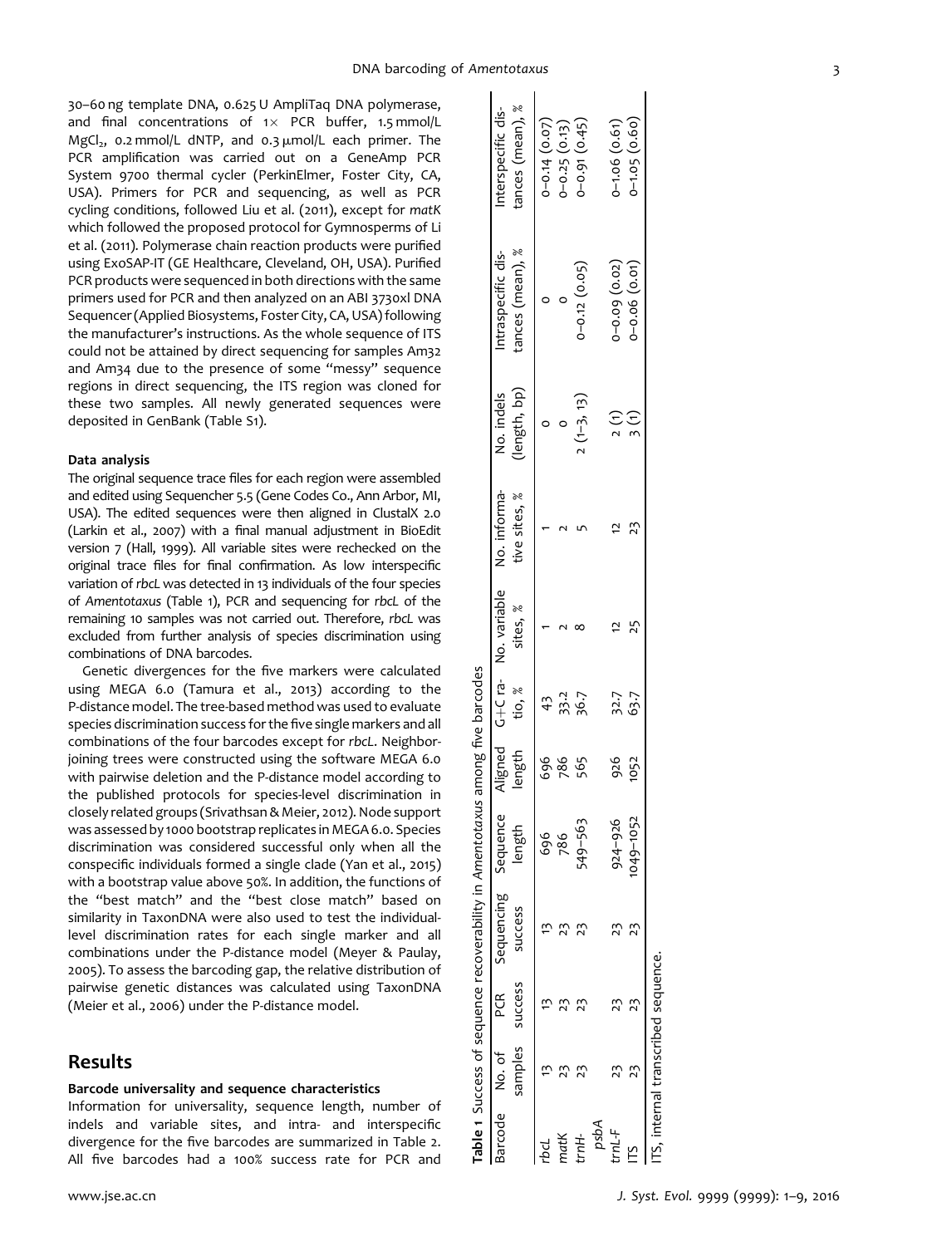sequencing in the Amentotaxus species included in this study (Table 2). The five clone sequences of Am32 could be divided into two different ITS types, with one type (C2) being identical to the ITS sequences of A. yunnanensis, and the other type (C1) being genetically close to that of the putative new species with one nucleotide site variation. All 10 cloned sequences of Am34 had identical ITS sequences.

Due to the presence of indels, the sequences varied in length in trnH-psbA, trnL-F, and ITS; trnH-psbA had the biggest length variation (549–563 bp) stemming from two indels, and the highest mean intraspecific genetic distance (0.05%), followed by trnL-F (0.02%) and ITS (0.01%) with only one indel each. No length variation and zero intraspecific genetic distance was present in rbcL and matK. Among the five barcodes, trnL-F showed the highest mean interspecific divergence (0.61%), followed by ITS (0.60%), trnH-psbA (0.45%), and matK (0.13%), while rbcL had the lowest variation (0.07%) (Table 1).

#### DNA barcoding gap assessment

An ideal barcode should possess a barcoding gap with higher interspecific variation than intraspecific variation to distinguish species. In this study, we did not find any distinct barcoding gap in the distributions of divergences for any single marker (Fig. 1). Among the five single barcodes, trnH-psbA showed the highest variation in interspecific divergence and range of intraspecific distances (Table 1).

#### Species discrimination

Tree-based, "best match", and "best close match" methods were applied to evaluate the discriminatory power of the five barcodes in Amentotaxus. For the tree-based method for the four accepted and one putative new species, the highest species discrimination success was obtained by ITS and trnL-F (both 60%) among the five single barcodes, whereas the other three plastid DNA barcodes had only a 20% species identification rate (Table 2; Figs. 2, 3). When combining two to four barcodes, the highest discrimination rate (60%) was achieved by all combinations, except  $text$   $H + trnH-psba$  which showed the same discriminatory ability (20%) as each single barcode (Table 2). The support values of all species clades based on the four-barcode combinations showed distinct higher values than the single barcodes (Figs. 2–4). However, when an alternative taxonomy is used, with A. hatuyenensis treated as a synonym of A. yunnanensis, the species discrimination success was improved, with all species including the putative new species sampled here being successfully distinguished by ITS and trnL-F on their own, or in any combination, except for  $m$ atK + trnH-psbA (Table 2).

Both the "best match" and "best close match" methods provided the same species discrimination success (Table 2). For the single barcode, ITS had the highest species identification success rate at the individual level (52.0%), followed by trnL-F (29.2%), while matK had the lowest (12.5%). When two barcodes are used, combinations of  $trnH-psbA +$ ITS,  $matK + ITS$ , and  $trnL-F + ITS$  showed the highest species discrimination success with 56.5%. This is the same as observed for three-barcode and four-barcode combinations (Fig. 4), with the exception of  $text + trnH-psbA + trnL-F$  which resulted in a 29.2% species resolution. The combination of  $text + trnH-psbA$  had the lowest success in species identification with 12.5% amongst all two-barcode combinations (Table 2).

Table 2 Species resolution of Amentotaxus based on methods of genetic distance with "best match", "best close match", and neighbor-joining (NJ) tree-based methods of five barcodes and their combinations. Based on the taxonomy of Farjon (2010), four accepted species and a putative new species were included in the present study

|                                                            | Best match, $n$ $(\%)$ |           |           | Best close match, $n$ $(\%)$ |           |           | Threshold<br>$(\%)$ | NJ<br>trees, % | NJ trees,<br>$4\%$ |
|------------------------------------------------------------|------------------------|-----------|-----------|------------------------------|-----------|-----------|---------------------|----------------|--------------------|
|                                                            | Correct                | Ambiguous | Incorrect | Correct                      | Ambiguous | Incorrect |                     |                |                    |
| rbcL                                                       | 3(21.4)                | 11(78.6)  | 0(0.0)    | 3(21.4)                      | 11(78.6)  | 0(0.0)    | O                   | 20             | 25                 |
| matK                                                       | 3(12.5)                | 21(87.5)  | 0(0.0)    | 3(12.5)                      | 21(87.5)  | 0(0.0)    | $\circ$             | 20             | 50                 |
| trnH-psbA                                                  | 5(20.8)                | 19(79.2)  | 0(0.0)    | 5(20.8)                      | 18(75.0)  | 0(0.0)    | 0.18                | 20             | 50                 |
| trnL-F                                                     | 7(29.2)                | 16(66.7)  | 1(4.2)    | 7(29.2)                      | 16(66.7)  | 1(4.2)    | 0.21                | 60             | 100                |
| <b>ITS</b>                                                 | 13(52.0)               | 11(44.0)  | 1(4.0)    | 13 (52.0)                    | 11(44.0)  | 1(4.0)    | 1.64                | 60             | 100                |
| $\text{matK} + \text{trnH-psbA}$                           | 3(12.5)                | 21(87.5)  | 0(0.0)    | 3(12.5)                      | 18(75.0)  | 0(0.0)    | 0.07                | 20             | 50                 |
| $\text{matK} + \text{trnL-F}$                              | 7(29.2)                | 16(66.7)  | 1(4.2)    | 7(29.2)                      | 16(66.7)  | 1(4.2)    | 0.11                | 60             | 100                |
| $matK + ITS$                                               | 13 (56.5)              | 8(34.8)   | 2(8.7)    | 13 (56.5)                    | 8(34.8)   | 2(8.7)    | 0.93                | 60             | 100                |
| $trnH-psbA + ITS$                                          | 14 (56.5)              | 9(34.8)   | 3(8.7)    | 14 (56.5)                    | 9(34.8)   | 3(8.7)    | 1.06                | 60             | 100                |
| $trnH-psbA + trnL-F$                                       | 7(29.2)                | 16(66.7)  | 1(4.2)    | 7(29.2)                      | 16 (66.7) | 1(4.2)    | 0.13                | 60             | 100                |
| $trnL-F$ + ITS                                             | 13 (56.5)              | 8(34.8)   | 2(8.7)    | 13 (56.5)                    | 8(34.8)   | 2(8.7)    | 0.86                | 60             | 100                |
| $\mathsf{matK} + \mathsf{trnH}$ -<br>$psbA + trnL-F$       | 7(29.2)                | 16(66.7)  | 1(4.2)    | 7(29.2)                      | 16(66.7)  | 1(4.2)    | 0.08                | 60             | 100                |
| $\text{matK} + \text{trnH-psbA} + \text{ITS}$              | 13(56.5)               | 8(34.8)   | 2(8.7)    | 13(56.5)                     | 8(34.8)   | 2(8.7)    | 0.71                | 60             | 100                |
| $\text{matK} + \text{trnL-F} + \text{ITS}$                 | 13(56.5)               | 8(34.8)   | 2(8.7)    | 13 (56.5)                    | 8(34.8)   | 2(8.7)    | 0.61                | 60             | 100                |
| $trnH-psbA + trnL-$<br>$F + ITS$                           | 13 (56.5)              | 8(34.8)   | 2(8.7)    | 13 (56.5)                    | 8(34.8)   | 2(8.7)    | 0.67                | 60             | 100                |
| $\mathsf{matK} + \mathsf{trnH}$ -<br>$psbA + trnL-F + ITS$ | 13(56.5)               | 8(34.8)   | 2(8.7)    | 13(56.5)                     | 8(34.8)   | 2(8.7)    | 0.51                | 60             | 100                |

†Amentotaxus hatuyenensis is treated as a synonym of A. yunnanensis. ITS, internal transcribed spacer; n, number of individuals.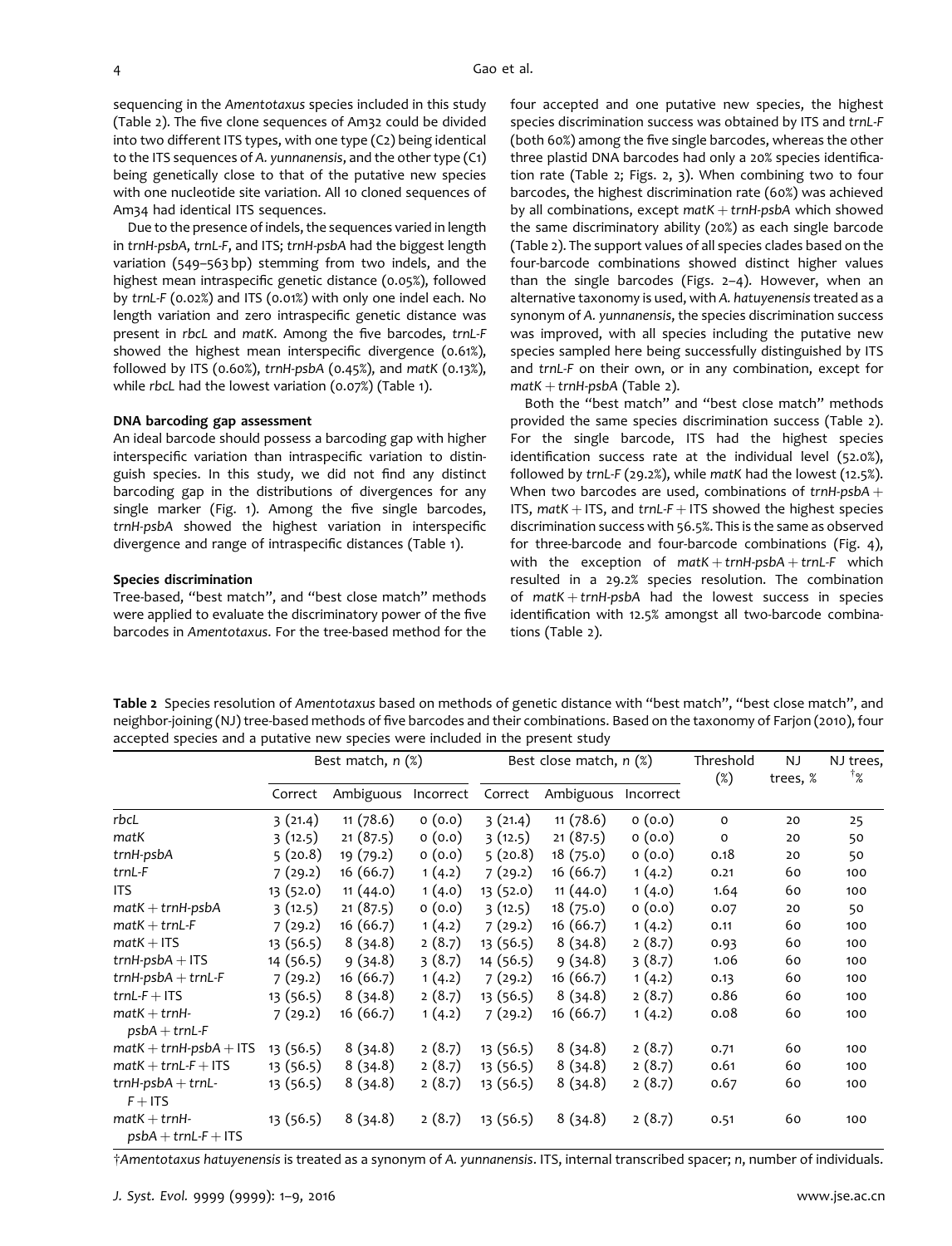DNA barcoding of Amentotaxus 5



Fig. 1. Relative distribution of intraspecific and interspecific distances for four DNA barcodes in Amentotaxus. X-axes relate to P-distances arranged in intervals, and y-axes correspond to the percentage of occurrences. ITS, internal transcribed spacer.



Fig. 2. Neighbor-joining tree of internal transcribed spacer of Amentotaxus based on P-distance with bootstrap values above 50%. Each sample (Am) is numbered. Two internal transcribed spacer (ITS) types (C1 and C2) of cloning sequences of sample Am32 were used in the ITS analysis.

## **Discussion**

#### Performance of DNA barcodes in Amentotaxus

A high universality of a primer is an important criterion for an ideal DNA barcode (Kress & Erickson, 2007; Hollingsworth et al., 2009) and should be routinely retrievable with a single primer pair (CBOL Plant Working Group, 2009). In the present study, all five barcodes showed 100% success of PCR and sequencing for Amentotaxus (Table 1), meeting the criterion of high universality. An ideal DNA barcode should also provide a high rate of success for species discrimination and identification (Kress et al., 2005; Lahaye et al., 2008; Hollingsworth et al., 2011) and have a distinct "barcode gap" among species (Meyer & Paulay, 2005). However, no obvious barcode gap was detected for the barcodes used in this study (Fig. 1).

Internal transcribed spacer was proposed as a DNA barcode for seed plants because of its high species identification ability (Kress et al., 2005; China Plant BOL Group, 2011), although its utility may be limited by incomplete lineage sorting and the presence of divergent paralogous copies or pseudogenes within individuals despite concerted evolution (Alvarez & Wendel, 2003; Starr et al., 2009; Xiao et al., 2010; Hollingsworth et al., 2011). Due to its high sequence variation and high species resolution, trnL-F was also proposed as a DNA barcode (Taberlet et al., 2007; Liu et al., 2011). Both barcode regions have already been successfully used in discriminating conifers and Eurasian yews, another taxonomically complex group that is related to Amentotaxus (Liu et al., 2011). Our results here indicated that ITS and trnL-F provided the highest species resolution, and also showed a higher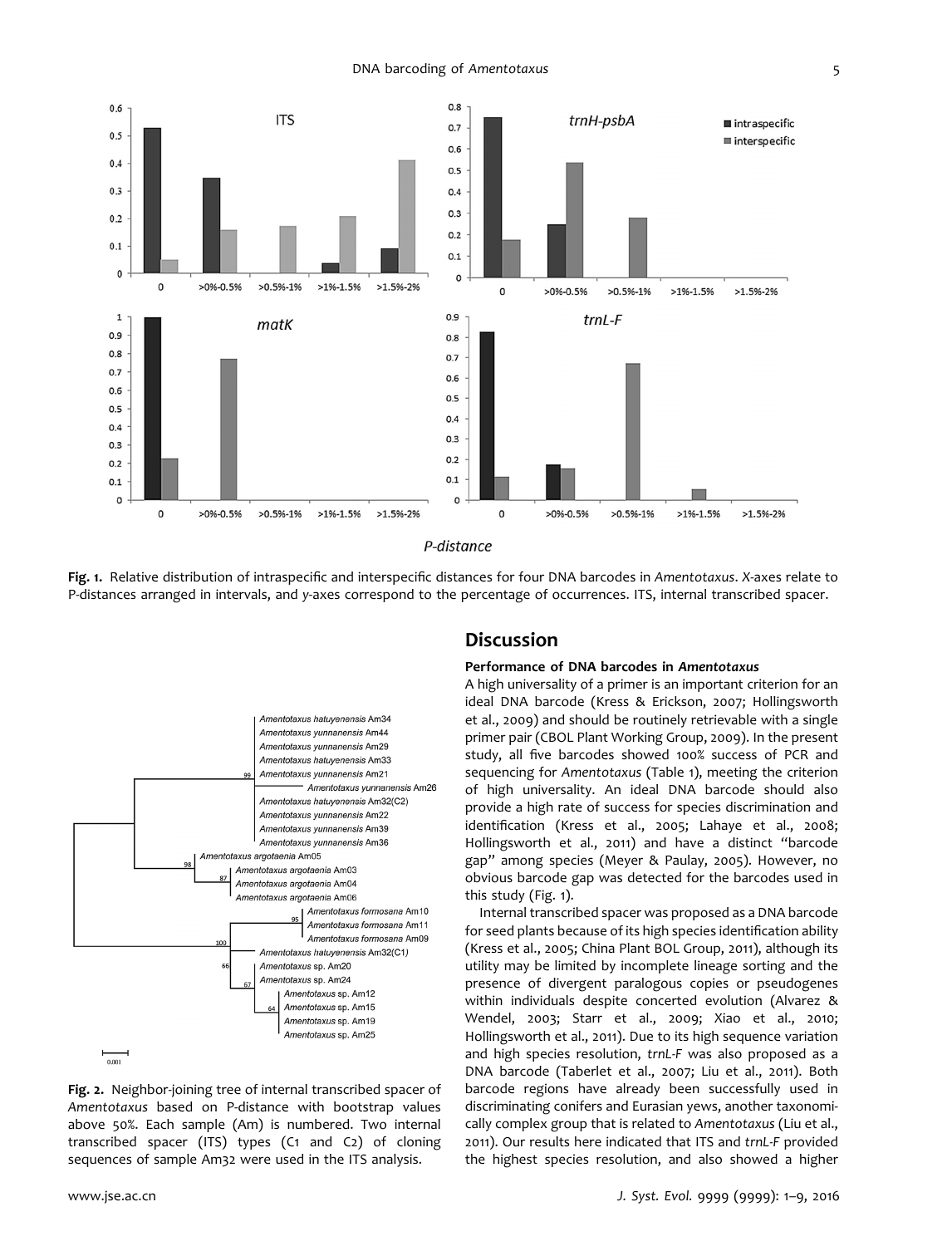

Fig. 3. Neighbor-joining tree of trnL-F of Amentotaxus based on P-distance with bootstrap values above 50%. Each sample (Am) is numbered.

sequence divergence compared to other barcodes. In this study, the three additional barcoding regions (rbcL, matK, and trnH-psbA), proposed as core or supplementary regions for barcoding plants (Kress et al., 2005; CBOL Plant Working Group, 2009; Chen et al., 2010; Hollingsworth et al., 2011), showed the lowest species resolution, and only A. formosana was distinguished from the other species.

A combination of DNA barcodes can improve species discrimination (CBOL Plant Working Group, 2009; China Plant BOL Group, 2011; Yang et al., 2012; Liu et al., 2015). In this study, the species discrimination rate increased for all two-barcode



Fig. 4. Neighbor-joining tree of the combination of rbcL  $+$  $m$ atK + internal transcribed spacer + trnH-psbA of Amentotaxus based on P-distance with bootstrap values above 50%. Each sample (Am) is numbered.

combinations, except for  $text + trnH\text{-}psbA$ . Any combination that included either ITS or trnL-F achieved the same species resolution (60%) as when ITS or trnL-F were used alone. Combinations of more than two barcodes did not increase the species discrimination success any further. Overall, using ITS or trnL-F as single barcodes, a two-barcode combination of  $trnL-F + ITS$ , or a combination that included one of those two, are proposed as the most suitable for barcoding Amentotaxus species.

## Species identification and a new species discovery in Amentotaxus

The taxonomy of Amentotaxus species has been mainly based on morphological characters, such as width of stomatal band, color of stomatal band, and leaf shape and size. However, these characters are often variable and their states can overlap between species (Fu et al., 1999; Phan et al., 2014). Three species, A. argotaenia, A. formosana, and A. yunnanensis, have even been regarded as a species complex due to their morphological similarities (Zhou, 2001; Ge et al., 2005). In the present study, these species could be well differentiated using the DNA barcoding approach. Our results suggest that they are three distinct species corresponding to three different lineages, rather than a species complex. This was also supported by a recent population genetic analysis (Ge et al., 2014). In the present study, we collected three individuals of A. hatuyenensis from different locations near to the type locality. Sequences from all plastid barcodes for each individual and the ITS sequences of the individuals Am33 and Am34 were identical to those from A. yunnanensis. Our results support the treatment of A. hatuyenensis as a synonym of A. yunnanensis (Phan et al., 2013, 2014). When considering this synonymy, the discrimination rate using the barcodes described above (excluding sample Am32) (Figs. 2, 3) rises to 100% (Table 2).

Specimens from Hekou, (Yunnan), Lao Cai (Vietnam), and Xiang Khoang (Laos) formed a distinct clade, indicating that they represent a separate evolutionary lineage, and possibly a new species. In addition, the voucher specimens show differences from other recognized species in their morphology. Differences include the length and width of the leaves, the shape of the leaf apex, recurvature of the leaf margin, stomatal band width, and ratio to the leaf margin bands. However, no fertile specimens have been collected yet so further fieldwork is required before a formal description can be published. In addition, its distribution and habitat preferences compared to A. yunnanensis need to be clarified; currently it appears to be sympatric with A. yunnanensis in a small area at the boundary between China and Vietnam.

Interestingly, the ITS clone sequences of individual Am32 (A. 'hatuyenensis') suggested that this individual may be of hybrid origin between A. yunnanensis and the putative new species. Considering that Amentotaxus are dioecious and wind pollinated, and that the distributions of these two taxa overlap at the edges of their ranges, hybridization could have occurred. This is the first indication of an interspecific hybridization in natural populations of Amentotaxus, although it has been observed in cultivation (Gosling et al., 2009) and hybrid individuals with intermediate morphological and molecular characters of both parental species have been observed in Taxus (Poudel et al., 2012). Thus, DNA barcoding is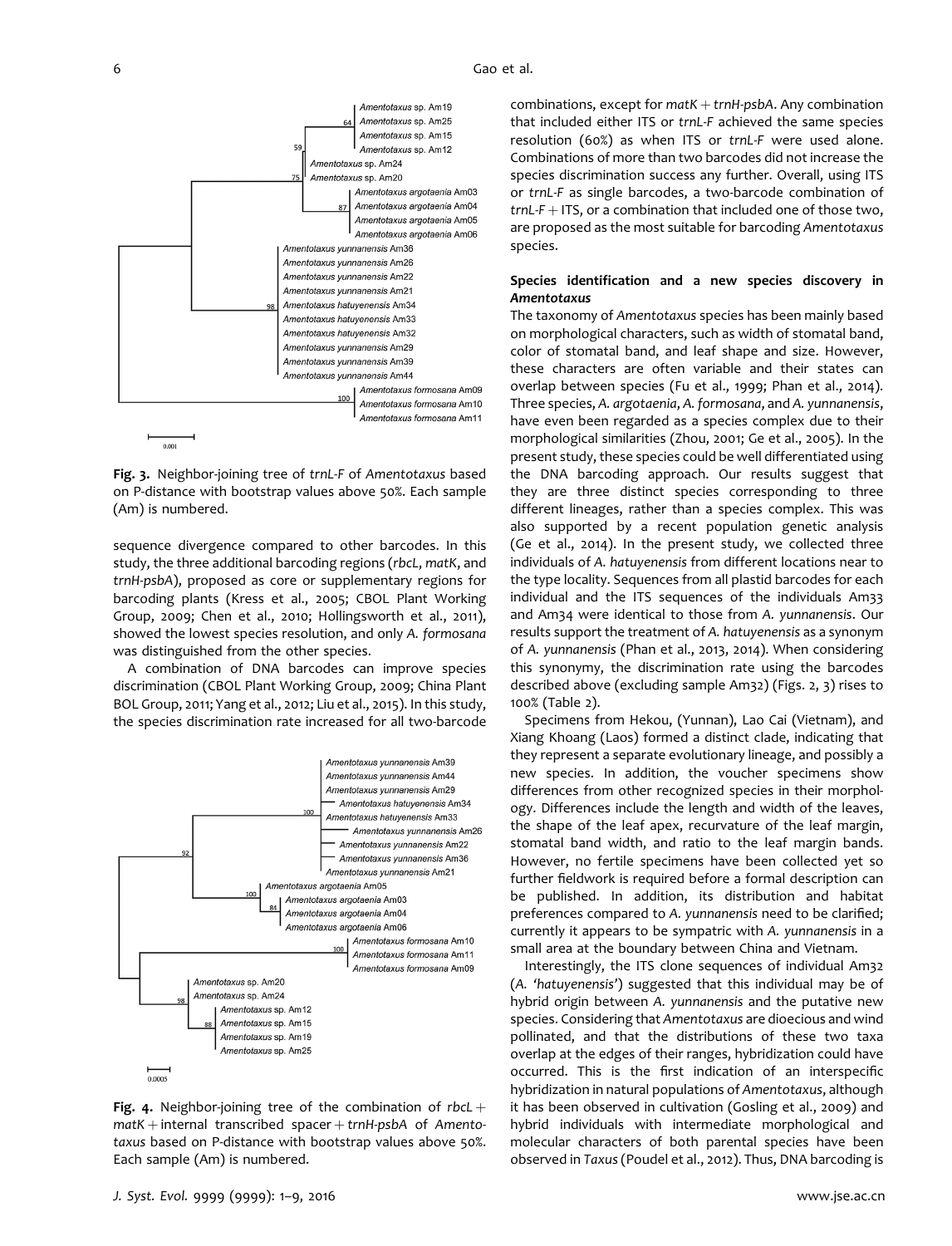an effective tool for new species discovery, even identifying the hybrid individuals, which will be of importance for conservation of the endangered Amentotaxus species in the future.

#### Implications for conservation of Amentotaxus

All Amentotaxus species are currently listed as either globally or nationally threatened (Wang & Xie 2004; IUCN, 2016) on the global IUCN Red List (<http://www.iucnredlist.org/search>). Amentotaxus assamica and A. hatuyenensis are listed as endangered, A. argotaenia as near threatened, and the other three species are categorized as vulnerable. The results of our study, combined with those of Phan et al. (2014) indicate that A. hatuyenensis is synonymous with A. yunnanensis and therefore does not warrant listing as a distinct species. Such a change would not impact the conservation status of A. yunnanensis. Our results also indicate the presence of a potentially new taxon, although further fieldwork, particularly aimed at collecting fertile specimens, is required before this can be confirmed. If it is, then it is likely that it would be assessed as threatened due to ongoing habitat degradation from surrounding agriculture and forest clearance.

Our identification of the most effective barcodes and barcode combinations should facilitate the accurate identification of recently discovered populations and those whose identity may have been uncertain or disputed. This should aid their conservation through a better understanding of each species' distribution and population size. The findings from this study are highly relevant for the formulation of appropriate conservation strategies for threatened Amentotaxus species in national and transboundary regions.

# Acknowledgements

We thank Prof. Xun Gong for providing samples from Laos and Xue-Mei Zhang and Lin-Jiang Ye for assistance with laboratory work. Laboratory work was carried out at the Laboratory of Molecular Biology at the Germplasm Bank of Wild Species, Kunming Institute of Botany, Chinese Academy of Sciences (CAS). This study was financially supported by the National Key Basic Research Program of China (Grant No. 2014CB954100), Large-scale Scientific Facilities of the Chinese Academy of Sciences (Grant No. 2009-LSFGBOWS-01), Cooperation project between CAS and Bijie city of Guizhou Province, China (Grant No. 2012-1), and the National Foundation for Science and Technology Development, Ministry of Science and Technology, Vietnam (Grant No. 106.11-2012.30) to Loc Ke Phan. The Royal Botanic Garden Edinburgh is funded by the Rural and Environment Science and Analytical Services division of the Scottish Government.

## References

- Alvarez I, Wendel JF. 2003. Ribosomal ITS sequences and plant phylogenetic inference. Molecular Phylogenetic Evolution 29: 417–434.
- Averyanov LV, Nguyen TH, Sinh KN, Pham TV, Lamxay V, Bounphanmy S, Lorphengsy S, Phan LK, Lanorsavanh S, Chantthavongsa K. 2014. Gymnosperms of Laos. Nordic Journal of Botany 32: 765–805.
- CBOL Plant Working Group. 2009. A DNA barcode for land plants. Proceedings of the National Academy of Sciences USA 106: 12794–12797.
- Chase MW, Cowan RS, Hollingsworth PM, van den Berg C, Madrinan S, Peterson G, Seberg O, Jørgsensen T, Cameron KM, Carine M, Pederson N, Hedderson TAJ, Conrad F, Salazar GA, Richardson JE, Hollingsworth ML, Barraclough T, Kelly L, Wilkinson MJ. 2007. A proposal for a standardised protocol to barcode all land plants. Taxon 56: 295–299.
- Chen CW, Huang YM, Kuo LY, Nguyen QD, Luu HT, Callado JR, Farrar DR, Chiou WL. 2013. trnL-F is a powerful marker for DNA identification of field vittarioid gametophytes (Pteridaceae). Annals of Botany 111: 663–673.
- Chen S, Yao H, Han JP, Liu C, Song JY, Shi L, Zhu Y, Ma X, Gao T, Pang X, Luo K, Li Y, Li X, Jia X, Lin Y, Leon C. 2010. Validation of the ITS2 region as a novel DNA barcode for identifying medicinal plant species. PLoS ONE 5: e8613.
- China Plant BOL Group. 2011. Comparative analysis of a large dataset indicates that internal transcribed spacer (ITS) should be incorporated into the core barcode for seed plants. Proceedings of the National Academy of Sciences USA 108: 19641–19646.
- Costion C, Ford A, Cross H, Crayn D, Harrington M, Lowe A. 2011. Plant DNA barcodes can accurately estimate species richness in poorly known floras. PLoS ONE 6: e26841.
- Das AK, Nath PC, Khumbongmayum AD. 2008. Distribution and population structure of Amentotaxus assamica Ferguson, a critically endangered and endemic species in Arunachal Pradesh, India. Indian Forester 134: 97–104.
- Doyle JJ, Doyle JL. 1987. A rapid DNA isolation procedure for small quantities of fresh leaf tissue. Phytochemical Bulletin 19: 11–15.
- Erickson DL, Jones FA, Swenson NG, Pei NC, Bourg NA, Chen WN, Davies SJ, Ge XJ, Hao ZQ, Howe RW, Huang CL, Larson AJ, Lum SKY, Lutz JA, Ma KP, Meegaskumbura M, Mi XC, Parker JD, Fang-Sun I, Wright SJ, Wolf AT, Ye W, Xing DL, Zimmerman JK, Kress WJ. 2014. Comparative evolutionary diversity and phylogenetic structure across multiple forest dynamics plots: A megaphylogeny approach. Frontiers in Genetics 5: e358.
- Farjon A. 2010. A handbook of the world's conifers, 2 vols. Leiden and Boston: Brill.
- Ferguson DK. 1985. A new species of Amentotaxus (Taxaceae) from northeastern India. Kew Bulletin 40: 115–119.
- Ferguson DK. 1992. A Krausel legacy: Advances in our knowledge of the taxonomy and evolution in Amentotaxus. Courier Forschungsinstitut Senckenberg 147: 255–285.
- Fu LK, Li N, Mill RR. 1999. Taxaceae. In: Wu ZY, Raven PH, Hong DY eds. Flora of China. Beijing: Science Press; St. Louis: Missouri Botanical Garden Press. 4: 89–96.
- Gajurel PR, Bora PJ, Muthu J, Sarmah A. 2006. Status and conservation aspects of Amentotaxus assamica  $-$  a critically endangered gymnosperm in Arunachal Pradesh, Eastern Himalaya. Phytotaxonomy 6: 39–44.
- Ge XJ, Huang KH, Ko YZ, Hsu TW, Gong X, Chiang TY, Chiang YC. 2014. Genetic divergence and biogeographical patterns in Amentotaxus argotaenia species complex. Plant Molecular Biology Reporter 33:  $1 - 17.$
- Ge XJ, Zhou XL, Li ZC, Hsu TW, Schaal AB, Chiang TY. 2005. Low genetic diversity and significant population structuring in the relict Amentotaxus argotaenia complex (Taxaceae) based on ISSR fingerprinting. Journal of Plant Research 118: 415–422.
- Gosling PG, McCartan SA, Ives LM, Cunningham VJ, Squirrel J, Thomas P. 2009. Preliminary observations on fruit handling, seed germination and chloroplast inheritance of an Amentotaxus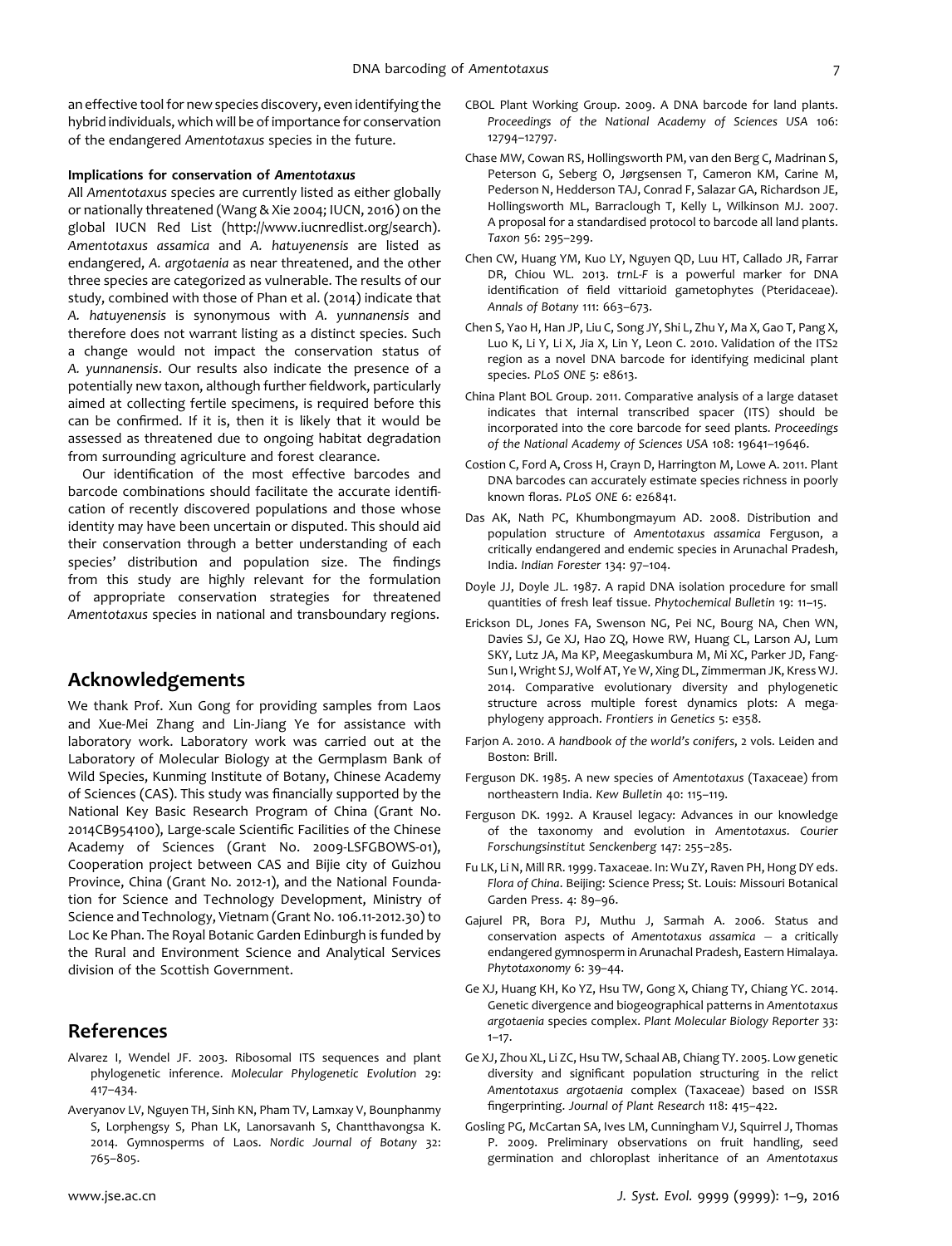hybrid arising at the Royal Botanic Garden Edinburgh from A. argotaenia (F)  $\times$  A. formosana (M). Sibbaldia 6: 101-114.

- Hall TA. 1999. BioEdit: A user-friendly biological sequence alignment editor and analysis program for Windows 95/98/NT. Nucleic Acids Symposium Series 41: 95–98.
- Hebert PDN, Cywinska A, Ball SL, de Waard JR. 2003. Biological identifications through DNA barcodes. Proceedings of the Royal Society B: Biological Sciences 270: 313–322.
- Hebert PDN, Penton EH, Burns JM, Janzen DH, Hallwachs W. 2004. Ten species in one: DNA barcoding reveals cryptic species in the neotropical skipper butterfly Astraptes fulgerator. Proceedings of the National Academy of Sciences USA 101: 14812–14817.
- Hollingsworth ML, Clark AA, Forrest LL, Richardson J, Pennington RT, Long DG, Cowan R, Chase MW, Gaudeul M, Hollingsworth PM. 2009. Selecting barcoding loci for plants: Evaluation of seven candidate loci with species-level sampling in three divergent groups of land plants. Molecular Ecology Resources 9: 439–457.
- Hollingsworth PM. 2011. Refining the DNA barcode for land plants. Proceedings of the National Academy of Sciences USA 108: 19451–19452.
- Hollingsworth PM, Graham SW, Little DP. 2011. Choosing and using a plant DNA barcode. PLoS ONE 6: e19254.
- IUCN. 2016. The IUCN Red List of Threatened Species. Version 2015-4 [online]. Available from<www.iucnredlist.org> [accessed 12 February 2016].
- Ji Y, Ashton L, Pedley SM, Edwards DP, Tang Y, Nakamura A, Kitching R, Dolman PM, Woodcock P, Edwards FA, Larsen TH, Hsu WW, Benedick S, Hamer KC, Wilcove DS, Bruce C, Wang X, Levi T, Lott M, Emerson BC, Yu DW. 2013. Reliable, verifiable and efficient monitoring of biodiversity via metabarcoding. Ecology Letters 16: 1245–1257.
- Joly S, Davies TJ, Archambault A, Bruneau A, Derry A, Kembel SW, Peres-Neto P, Vamosi J, Wheeler TA. 2014. Ecology in the age of DNA barcoding: The resource, the promise and the challenges ahead. Molecular Ecology Resources 14: 221–232.
- Kool A, Boer HJd, Kruger A, Rydberg A, Abbad A, Lars B, Gary M. 2012. Molecular identification of commercialized medicinal plants in southern Morocco. PLoS ONE 7: e39459.
- Kress WJ, Erickson DL. 2007. A two-locus global DNA barcode for land plants: The coding rbcL gene complements the non-coding trnH-psbA spacer region. PLoS ONE 2: e508.
- Kress WJ, Erickson DL, Jones FA, Swensond NG, Perezb R, Sanjurb O, Bermingham E. 2009. Plant DNA barcodes and a community phylogeny of a tropical forest dynamics plot in Panama. Proceedings of the National Academy of Sciences USA 106: 18621–18626.
- Kress WJ, Garcia-Robledo C, Uriarte M, Erickson DL. 2015. DNA barcodes for ecology, evolution, and conservation. Trends in Ecology and Evolution 30: 25–35.
- Kress WJ, Wurdack KJ, Zimmer EA, Weigt LA, Janzen DH. 2005. Use of DNA barcodes to identify flowering plants. Proceedings of the National Academy of Sciences USA 102: 8369–8374.
- Lahaye R, Van Der Bank M, Bogarin D, Warner J, Pupulin F, Gigot G, Maurin O, Duthoit S, Barraclough TG, Savolainen V. 2008. DNA barcoding the floras of biodiversity hotspots. Proceedings of the National Academy of Sciences USA 105: 2923–2928.
- Larkin MA, Blackshields G, Brown N, Chenna R, McGettigan PA, McWilliam H, Valentin F, Wallace IM, Wilm A, Lopez R, Thompson JD, Gibson TJ, Higgins DG. 2007. Clustal W and Clustal X version 2.0. Bioinformatics 23: 2947–2948.
- Li HL. 1952. The genus Amentotaxus. Journal of the Arnold Arboretum 33: 192–198.
- Li HQ, Chen JY, Wang S, Xiong SZ. 2012. Evaluation of six candidate DNA barcoding loci in Ficus (Moraceae) of China. Molecular Ecology Resources 12: 783–790.
- Li Y, Gao LM, Poudel RC, Li DZ, Forrest A. 2011. High universality of matK primers for barcoding gymnosperms. Journal of Systematics and Evolution 49: 169–175.
- Liu J, Möller M, Gao LM, Zhang DQ, Li DZ. 2011. DNA barcoding for the discrimination of Eurasian yews (Taxus L., Taxaceae) and the discovery of cryptic species. Molecular Ecology Resources 11: 89–100.
- Liu J, Yan HF, Newmaster SG, Pei NC, Ragupathy S, Ge XJ. 2015. The use of DNA barcoding as a tool for the conservation biogeography of sub-tropical forests in China. Diversity and Distributions 21: 188–199.
- Meier R, Shiyang K, Vaidya G, Ng PKL. 2006. DNA barcoding and taxonomy in Diptera: A tale of high intraspecific variability and low identification success. Systematic Biology 55: 715–728.
- Meyer CP, Paulay G. 2005. DNA barcoding: Error rates based on comprehensive sampling. PLoS Biology 3: e422.
- Newmaster SG, Fazekas AJ, Steeves RAD, Janovec J. 2008. Testing candidate plant barcode regions in the Myristicaceae. Molecular Ecology Resources 8: 480–490.
- Newmaster SG, Grguric M, Shanmughanandhan D, Ramalingam S, Ragupathy S. 2013. DNA barcoding detects contamination and substitution in North American herbal products. BMC Medicine 11: 222.
- Nguyen TH, Phan KL, Nguyen NDTL, Thomas PI, Farjon A, Averyanov L, Regalado J. 2004. Amentotaxus. Vietnam Conifers: Conservation Status Review. Hanoi: Fauna and Flora International, Vietnam Program. 102–109.
- Nguyen TH, Vidal JE. 1996. Amentotaxus. Flore du Cambodge, du Laos et du Vietnam. Paris: Muséum National d'Histoire Naturelle, Laboratoire de Phanérogamie. 28: 122-128. (in French)
- Percy DM, Argus GW, Cronk QC, Fazekas AJ, Kesanakurti PR, Burgess KS, Husband BC, Newmaster SG, Barrett SCH, Graham S. 2014. Understanding the spectacular failure of DNA barcoding in willows (Salix): Does this result from a trans-specific selective sweep? Molecular Ecology 23: 4737–4756.
- Phan KL, Pham VT, Nguyen SK, Nguyen TTH, Averyanov LV. 2013. Native conifers of Vietnam. Updated checklist 2013. Ecological Economy Journal 45: 33–50. (in Vietnamese)
- Phan KL, Phan KL, Le TML, Nguyen GS. 2014. Molecular characterization of Amentotaxus hatuyenensis N.T. Hiep (Taxaceae) based on ITS1 partial sequence. VNU Journal of Science: Natural Sciences and Technology 30 (3S): 46–52.
- Poudel RC, Möller M, Gao LM, Ahrends A, Baral SR, Liu J, Thomas P, Li DZ. 2012. Using morphological, molecular and climatic data to delimitate yews along the Hindu Kush-Himalaya and adjacent regions. PLoS ONE 7: e46873.
- Srivathsan A, Meier R. 2012. On the inappropriate use of Kimura-2-parameter (K2P) divergences in the DNA-barcoding literature. Cladistics 28: 190–194.
- Starr JR, Naczi RFC, Chouinard BN. 2009. Plant DNA barcodes and species resolution in sedges (Carex, Cyperaceae). Molecular Ecology Resources 9: 151–163.
- Steinke D, Carolan JC, Murray TE, Fitzpatrick Ú, Crossley J, Schmidt H, Cederberg B, McNally L, Paxton RJ, Williams PH, Brwon MJF. 2012. Colour patterns do not diagnose species: quantitative evaluation of a DNA Barcoded cryptic bumblebee complex. PLoS ONE 7: e29251.